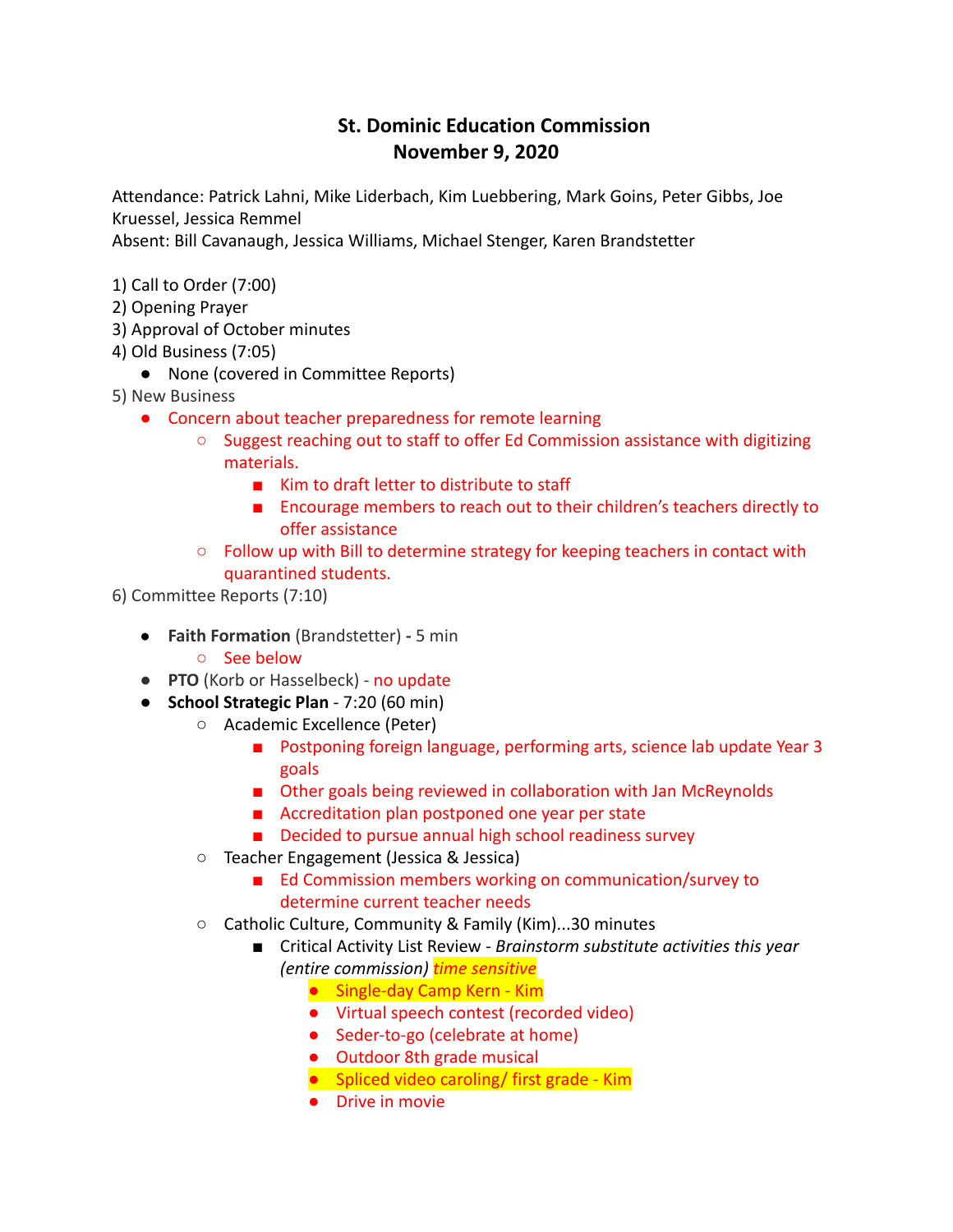- Modified Walkathon/Field Day
- Shared movie stream
- Helping Hands Outdoors: volunteering to do yard work for area seniors
- Orienteering/Geocaching
- Gardening club/volunteering (vegetable garden, parish landscaping, etc.)
- Thanksgiving food drive? Peter
- Advent wreath build-at-home Joe
- Job fair
- Shared advent activity (school advent calendar) Kim
- Marketing & Communication (Mark & Joe)...30 minutes
	- School/Parish Website strategy
		- Survey sent to Ed Commission?
		- Clean up current site ASAP
		- Work on designing and building new site on new platform (will require some modest investment)
		- Leverage expertise on Ed Commission to design, build, maintain new site
	- Look into banners along Delhi (Marketing Committee)
- **Principal's Report** (Bill) 8:20 (30 min) Not present
- **Tuition Credit** (Lahni) 5 min
	- Chipotle made \$300+, slightly below past performance
	- Pursuing Loaded Gyro
- 7) Next Meeting: Monday, Dec. 14 at 7pm in school library.
- 8) Closing Prayer
- 9) Adjournment (9:00)

## **Faith Formation Report for Education Commission, 11/9/2020:**

**Important changes due to Covid-19:** In an effort to try our best to avoid inviting folks, especially our children into potential health compromising situations, we have made some changes in upcoming dates and events.

-The First Reconciliation date has been moved to the end of January from the end of this month, so we are now scheduled for Tuesday, January  $26<sup>th</sup>$  at 7 pm.

-We have also cancelled both the parish wide Advent Reconciliation Service which was scheduled for December 15<sup>th</sup> and the school wide Advent Reconciliation Service which was scheduled for November 30<sup>th</sup>. We will have classroom prayer services available for the teachers to use in the classroom with the children that will celebrate the loving forgiveness of our God for each of us.

-Confirmation has been postponed from Dec.  $1^{st}$  until February  $4^{th}$ . The archdiocese has left open the possibility of this date also being delayed depending on the status of the Coronavirus